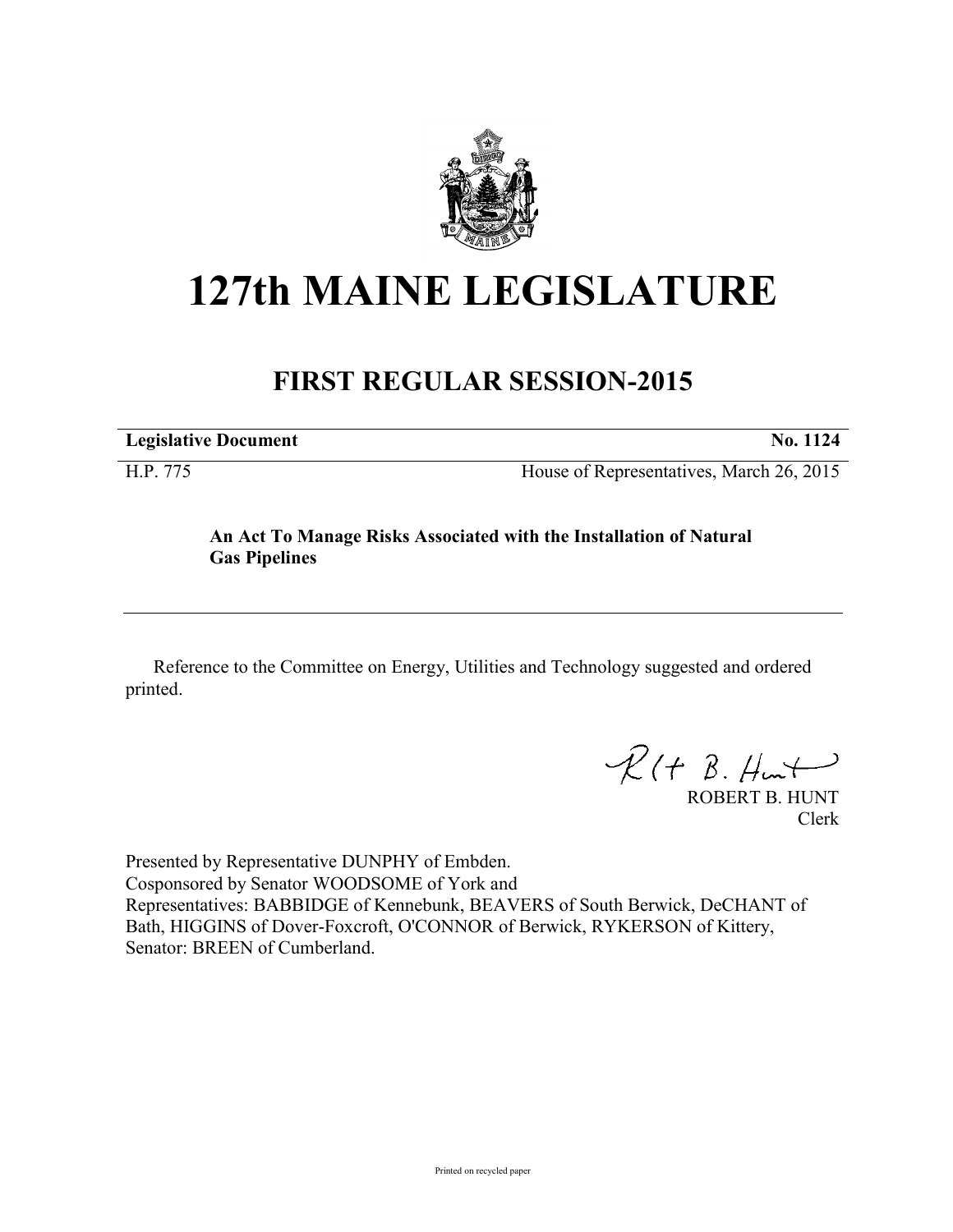**Be it enacted by the People of the State of Maine as follows:**

 **Sec. 1. 35-A MRSA §2503, sub-§1,** as enacted by PL 1987, c. 141, Pt. A, §6, is amended to read:

 **1. Application.** The application must be in writing and describe the facilities, the requested location, evidence of notice provided to owners of facilities in the applicable public way, the minimum depth if an underground facility, the minimum height of any attached wires or cables, if above-ground aboveground facilities, all in the manner and form which that the licensing authority requires.

- **Sec. 2. 35-A MRSA §2503, sub-§3,** as enacted by PL 1987, c. 141, Pt. A, §6, is amended to read:
- **3. Objection.** Objection to the application may be filed according to this subsection.

12 A. Any person owning property which that abuts the applicable public way or any owner of facilities in the applicable public way may file a written objection with the appropriate licensing authority within 14 days after publication by the applicant. The written objection shall must state the reason for the objection. The written objection must be served by delivery in hand or by registered or certified mail.

 B. If the applicant proceeds without publication of the application, any person 18 owning property which that abuts the applicable public way or any owner of facilities in the applicable public way may file a written objection with the appropriate licensing authority within 90 days after installation of the facility described in the application. The written objection shall must state the cause for the objection. The written objection must be served by delivery in hand or by registered or certified mail.

 **Sec. 3. 35-A MRSA §2503, sub-§§5 to 7,** as enacted by PL 1987, c. 141, Pt. A, §6, are amended to read:

 **5. Permits.** The location permit shall must specify the approximate location of the facility, the minimum separation distances from other facilities and the minimum depth of any pipes or conduits below, or the minimum height of any wires or cables above, the earth's surface. The licensing authority must specify location requirements in accordance with applicable laws, rules or policies adopted by the Public Utilities Commission and the 31 Department of Transportation. The licensing authority may specify in the permit other more stringent requirements determined necessary in the best interests of the public safety and use of the right-of-way so as not to obstruct use for public travel.

 **6. Liability.** Installation and maintenance of the facility and its appurtenances in accordance with the terms of the permit and the provisions of chapter 23 and this chapter relieve the applicant of liability to others by reason of location of its facility and appurtenances and no person has any right of recovery under Title 23, section 3655, because of the location, installation and maintenance and the applicant will be is liable only for acts of negligence in the installation or maintenance of the facility and its appurtenances.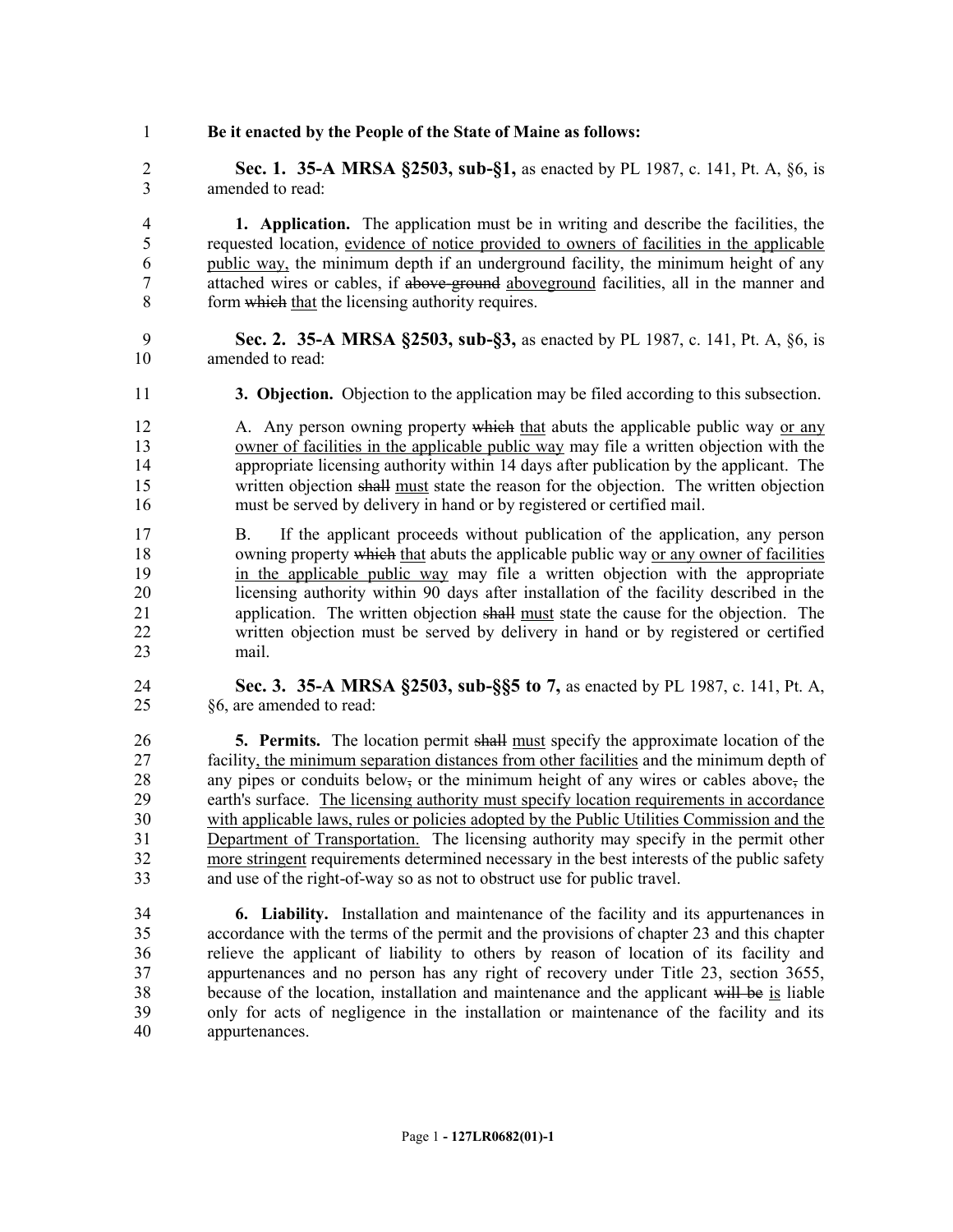**7. Alteration.** After the facility is installed, the licensing authority may alter or amend the permit if the installation is determined to impair the highway improvement or, interfere with the free and safe flow of traffic or interfere with another facility. The procedure for an applicant, or for the licensing authority under this subsection, to alter or amend the terms of a location permit after construction or installation of the facility is the same as for any original application for a permit.

**Sec. 4. 35-A MRSA §4506, sub-§§6 to 11** are enacted to read:

 **6. Clearance between underground facilities.** A natural gas pipeline must be installed with at least 6 feet of horizontal clearance and 2 feet of vertical clearance from any underground facilities.

 **7. Crossings of other underground facilities.** A natural gas pipeline must cross other underground facilities as close to 90 degrees as practicable and may not be installed 13 longitudinally over or under another underground facility.

 **8. Installation of nonconductive pipe, marking tape and tracer wire.** Marking tape and tracer wire or other means of locating gas facilities must be installed with nonconductive natural gas pipelines. Upon installation, tracer wire must be tested for continuity.

18 **9. Notification of other utilities when electric current is applied to gas pipeline.**<br>19 When electric current is applied to natural gas pipelines for corrosion control or other When electric current is applied to natural gas pipelines for corrosion control or other purposes, the owner of the natural gas pipeline must notify the owners of other proximate 21 underground facilities and provide them with information on the location, nature and extent of those practices extent of those practices.

 **10. Consult with owners.** The owner of the natural gas pipeline shall consult with the owners of proximate underground facilities in order to provide measures for proper maintenance and to protect against damage that might result from proximity to these facilities.

 **11. Rules.** The commission may adopt rules that allow appropriate deviations from the requirements set out in this section and grant waivers from these requirements for good cause shown, while still protecting public safety. Rules adopted pursuant to this subsection are routine technical rules as defined in Title 5, chapter 375, subchapter 2-A.

- **Sec. 5. 35-A MRSA §4713** is enacted to read:
- **§4713. Construction requirements**
- **1. Clearance between underground facilities.** A natural gas pipeline must be installed with at least 6 feet of horizontal clearance and 2 feet of vertical clearance from any underground facilities.
- **2. Crossings of other underground facilities.** A natural gas pipeline must cross other underground facilities as close to 90 degrees as practicable and may not be installed longitudinally over or under another underground facility.